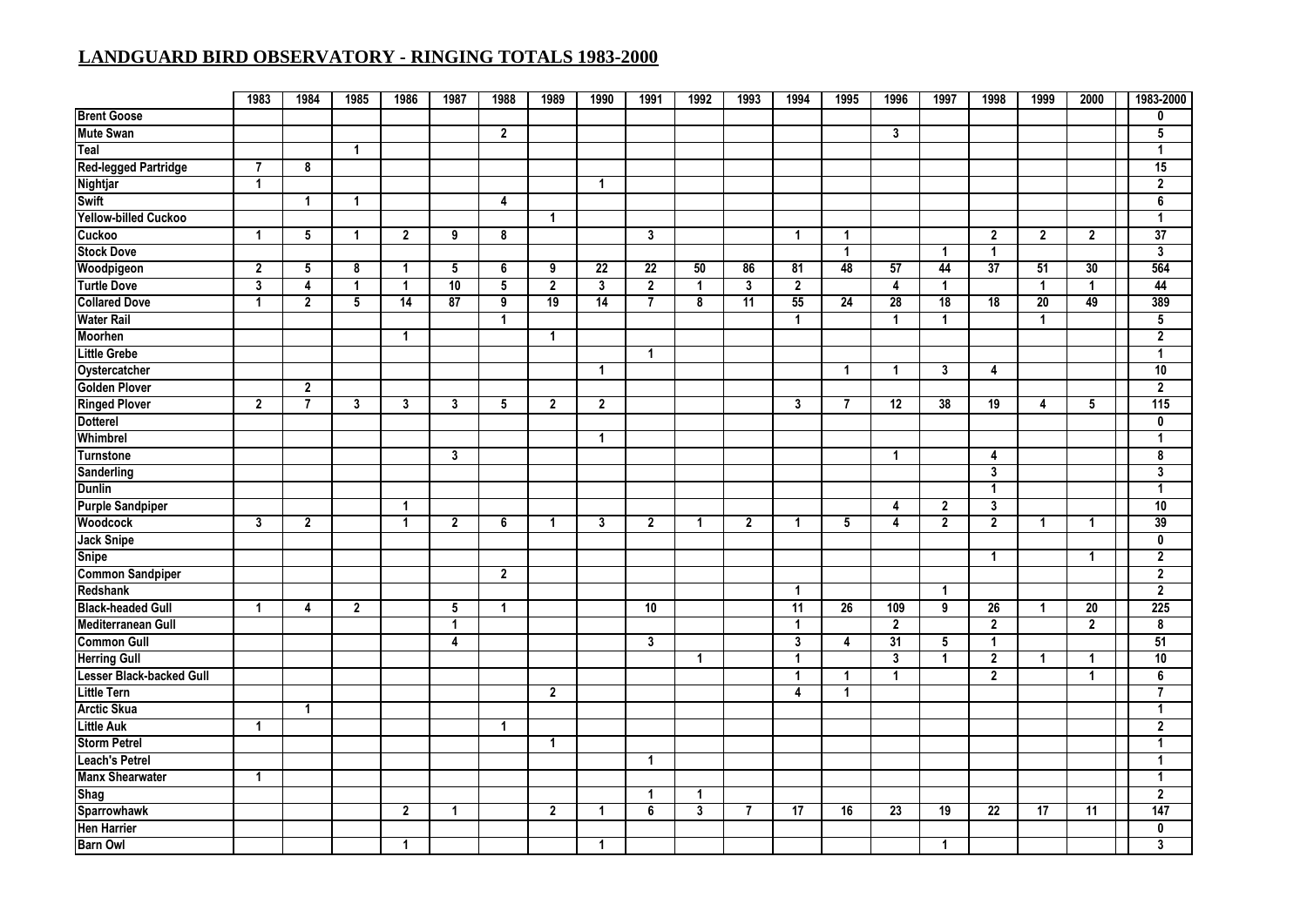| <b>Little Owl</b><br>$\blacktriangleleft$<br>3<br>$\mathbf{1}$<br>5<br>5<br>$\overline{1}$<br>-1<br>$\mathbf{1}$<br>$\overline{1}$<br>$\mathbf{1}$<br>$\overline{1}$<br>4<br>Long-eared Owl<br>$\mathbf{3}$<br>13<br>5<br>$\mathbf{3}$<br>$\overline{\mathbf{4}}$<br>$\overline{2}$<br>8<br>$\overline{4}$<br>$\overline{2}$<br>$\overline{2}$<br>$\mathbf{3}$<br>$\mathbf{3}$<br>$\blacktriangleleft$<br>$\overline{2}$<br>$\mathbf{1}$<br>$\mathbf{1}$<br><b>Tawny Owl</b><br>$\mathbf{1}$<br>$\overline{2}$<br>Kingfisher<br>$\mathbf{1}$<br>$\overline{1}$<br>$\overline{2}$<br>$\mathbf{1}$<br>$\overline{\mathbf{1}}$<br>$\blacktriangleleft$ | 25<br>57<br>$\mathbf{1}$<br>9<br>$\overline{20}$<br>3 |
|-----------------------------------------------------------------------------------------------------------------------------------------------------------------------------------------------------------------------------------------------------------------------------------------------------------------------------------------------------------------------------------------------------------------------------------------------------------------------------------------------------------------------------------------------------------------------------------------------------------------------------------------------------|-------------------------------------------------------|
|                                                                                                                                                                                                                                                                                                                                                                                                                                                                                                                                                                                                                                                     |                                                       |
|                                                                                                                                                                                                                                                                                                                                                                                                                                                                                                                                                                                                                                                     |                                                       |
|                                                                                                                                                                                                                                                                                                                                                                                                                                                                                                                                                                                                                                                     |                                                       |
|                                                                                                                                                                                                                                                                                                                                                                                                                                                                                                                                                                                                                                                     |                                                       |
| $\overline{2}$<br>$\overline{2}$<br>$\overline{2}$<br>3<br>$\overline{2}$<br><b>Wryneck</b><br>3<br>$\overline{2}$<br>$\mathbf{1}$<br>$\blacktriangleleft$<br>$\mathbf{1}$<br>$\mathbf{1}$                                                                                                                                                                                                                                                                                                                                                                                                                                                          |                                                       |
| <b>Lesser Spotted Woodpecker</b><br>$\overline{1}$<br>$\overline{\mathbf{1}}$<br>$\mathbf{1}$                                                                                                                                                                                                                                                                                                                                                                                                                                                                                                                                                       |                                                       |
| <b>Great Spotted Woodpecker</b><br>$\overline{2}$<br>$\mathbf{1}$<br>$\overline{2}$<br>$\overline{1}$<br>3<br>$\mathbf{2}$<br>$\overline{2}$<br>$\overline{2}$<br>3<br>3<br>3<br>5<br>$\mathbf{1}$<br>$\blacktriangleleft$                                                                                                                                                                                                                                                                                                                                                                                                                          | 31                                                    |
| $\overline{\mathbf{3}}$<br><b>Green Woodpecker</b><br>3<br>$\overline{\mathbf{4}}$<br>5<br>5<br>$\overline{7}$<br>$\mathbf{1}$<br>3<br>$\mathbf{1}$<br>$\overline{2}$<br>$\mathbf{1}$<br>$\mathbf{1}$<br>$\mathbf{1}$<br>$\blacktriangleleft$                                                                                                                                                                                                                                                                                                                                                                                                       | 38                                                    |
| $\overline{\mathbf{3}}$<br>$\overline{2}$<br>$\mathbf{3}$<br>6<br>$\boldsymbol{2}$<br>$\mathbf{3}$<br>Kestrel<br>$\mathbf{2}$<br>$\blacktriangleleft$<br>$\overline{1}$<br>$\overline{1}$                                                                                                                                                                                                                                                                                                                                                                                                                                                           | 24                                                    |
| <b>Merlin</b><br>$\overline{1}$                                                                                                                                                                                                                                                                                                                                                                                                                                                                                                                                                                                                                     | 1                                                     |
| Hobby<br>$\mathbf{1}$<br>$\blacktriangleleft$                                                                                                                                                                                                                                                                                                                                                                                                                                                                                                                                                                                                       | $\overline{2}$                                        |
| <b>Red-backed Shrike</b><br>$\overline{2}$<br>1<br>1<br>$\mathbf{2}$<br>$\mathbf{1}$<br>$\overline{2}$<br>$\mathbf{1}$<br>$\mathbf{1}$<br>1                                                                                                                                                                                                                                                                                                                                                                                                                                                                                                         | $\overline{12}$                                       |
| Great Grey Shrike ***<br>$\overline{1}$<br>$\mathbf{1}$<br>1<br>$\overline{1}$                                                                                                                                                                                                                                                                                                                                                                                                                                                                                                                                                                      | 4                                                     |
| <b>Woodchat Shrike</b><br>$\blacktriangleleft$                                                                                                                                                                                                                                                                                                                                                                                                                                                                                                                                                                                                      | $\mathbf{1}$                                          |
| <b>Golden Oriole</b><br>$\overline{1}$                                                                                                                                                                                                                                                                                                                                                                                                                                                                                                                                                                                                              | $\mathbf{1}$                                          |
| Jay<br>$\mathbf{1}$<br>$\blacktriangleleft$<br>3<br>3<br>$\mathbf{1}$<br>$\blacktriangleleft$<br>1                                                                                                                                                                                                                                                                                                                                                                                                                                                                                                                                                  | $\overline{11}$                                       |
| $\overline{5}$<br>$\overline{2}$<br>$\overline{2}$<br><b>Magpie</b><br>$\overline{1}$<br>$\overline{1}$<br>1<br>4                                                                                                                                                                                                                                                                                                                                                                                                                                                                                                                                   | 16                                                    |
| Jackdaw<br>$\overline{1}$<br>$\blacktriangleleft$                                                                                                                                                                                                                                                                                                                                                                                                                                                                                                                                                                                                   | $\boldsymbol{2}$                                      |
| <b>Carrion Crow</b><br>$\mathbf{1}$                                                                                                                                                                                                                                                                                                                                                                                                                                                                                                                                                                                                                 | $\mathbf{1}$                                          |
| <b>Waxwing</b><br>$\mathbf{1}$                                                                                                                                                                                                                                                                                                                                                                                                                                                                                                                                                                                                                      | $\mathbf{1}$                                          |
| <b>Coal Tit</b><br>$\overline{2}$<br>$\overline{2}$<br>6<br>5<br>$\mathbf{2}$<br>$\overline{2}$<br>$\overline{7}$<br>4<br>$\overline{2}$<br>$\mathbf{1}$<br>$\mathbf{1}$                                                                                                                                                                                                                                                                                                                                                                                                                                                                            | $\overline{34}$                                       |
| <b>Marsh Tit</b><br>$\overline{1}$                                                                                                                                                                                                                                                                                                                                                                                                                                                                                                                                                                                                                  | $\mathbf{1}$                                          |
| <b>Willow Tit</b><br>$\overline{1}$<br>$\overline{1}$<br>$\mathbf{1}$                                                                                                                                                                                                                                                                                                                                                                                                                                                                                                                                                                               | 3                                                     |
| 127<br>58<br><b>Blue Tit</b><br>308<br>$\overline{78}$<br>88<br>36<br>34<br>33<br>48<br>57<br>99<br>56<br>70<br>147<br>96<br>74<br>63<br>60                                                                                                                                                                                                                                                                                                                                                                                                                                                                                                         | 1532                                                  |
| 92<br>53<br>146<br>63<br>21<br>30<br>307<br>39<br>55<br>$\overline{31}$<br>57<br>70<br><b>Great Tit</b><br>54<br>31<br>58<br>$\overline{19}$<br>61<br>49                                                                                                                                                                                                                                                                                                                                                                                                                                                                                            | 1236                                                  |
| $\overline{2}$<br>$\overline{2}$<br>$\overline{10}$<br><b>Skylark</b><br>$\overline{1}$<br>4<br>$\overline{7}$<br>11<br>$\overline{1}$<br>$\blacktriangleleft$<br>$\blacktriangleleft$                                                                                                                                                                                                                                                                                                                                                                                                                                                              | 40                                                    |
| <b>Sand Martin</b><br>$\overline{2}$<br>$\overline{2}$<br>$\overline{2}$<br>$\overline{2}$<br>$\overline{1}$<br>$\mathbf{1}$<br>$\overline{1}$<br>$\mathbf{1}$<br>$\mathbf{1}$                                                                                                                                                                                                                                                                                                                                                                                                                                                                      | 13                                                    |
| 129<br>243<br>246<br>572<br>100<br>$\overline{82}$<br>84<br>$\overline{82}$<br>$\overline{93}$<br>$\overline{19}$<br>$\overline{12}$<br>$\overline{20}$<br>139<br>398<br>106<br>43<br>58<br>22<br><b>Swallow</b>                                                                                                                                                                                                                                                                                                                                                                                                                                    | 2448                                                  |
| <b>House Martin</b><br>117<br>34<br>24<br>178<br>241<br>79<br>47<br>77<br>8<br>689<br>38<br>27<br>22<br>$\overline{7}$<br>$\blacktriangleleft$<br>$\blacktriangleleft$                                                                                                                                                                                                                                                                                                                                                                                                                                                                              | 1590                                                  |
| <b>Cetti's Warbler</b><br>$\overline{1}$<br>$\mathbf 1$<br>$\blacktriangleleft$                                                                                                                                                                                                                                                                                                                                                                                                                                                                                                                                                                     | $\overline{3}$                                        |
| <b>Long-tailed Tit</b><br>112<br>$\overline{9}$<br>9<br>34<br>$\overline{24}$<br>$\overline{13}$<br>$\overline{11}$<br>31<br>48<br>8<br>$\overline{7}$<br>27<br>8<br>10<br>$\mathbf{1}$<br>$\mathbf{1}$                                                                                                                                                                                                                                                                                                                                                                                                                                             | 353                                                   |
| $\overline{3}$<br><b>Wood Warbler</b><br>6<br>$\overline{2}$<br>$\overline{3}$<br>3<br>$\overline{2}$<br>$\overline{2}$<br>$\blacktriangleleft$<br>9<br>5<br>3<br>$\overline{\mathbf{4}}$<br>$\overline{1}$<br>4<br>6<br>8<br>$\blacktriangleleft$                                                                                                                                                                                                                                                                                                                                                                                                  | 63                                                    |
| Western Bonelli's Warbler<br>$\overline{1}$<br>$\overline{1}$                                                                                                                                                                                                                                                                                                                                                                                                                                                                                                                                                                                       | $\overline{2}$                                        |
| Yellow-browed Warbler<br>$\mathbf{3}$<br>$\overline{\mathbf{4}}$<br>$\overline{1}$<br>4                                                                                                                                                                                                                                                                                                                                                                                                                                                                                                                                                             | $\overline{12}$                                       |
| $\overline{2}$<br><b>Pallas's Warbler</b><br>$\mathbf{1}$<br>$\mathbf{2}$<br>$\mathbf{3}$<br>$\overline{3}$<br>$\mathbf{2}$<br>$\blacktriangleleft$<br>4                                                                                                                                                                                                                                                                                                                                                                                                                                                                                            | $\overline{18}$                                       |
| Radde's Warbler<br>$\mathbf{1}$<br>-1                                                                                                                                                                                                                                                                                                                                                                                                                                                                                                                                                                                                               | $\overline{2}$                                        |
| <b>Dusky Warbler</b><br>$\overline{1}$                                                                                                                                                                                                                                                                                                                                                                                                                                                                                                                                                                                                              | $\mathbf{1}$                                          |
| <b>Willow Warbler</b><br>144<br>483<br>717<br>645<br>454<br>327<br>588<br>277<br>376<br>270<br>337<br>216<br>225<br>286<br>311<br>344<br>286<br>330                                                                                                                                                                                                                                                                                                                                                                                                                                                                                                 | 6616                                                  |
| 36<br>135<br>163<br><b>Chiffchaff</b><br>65<br>83<br>88<br>286<br>108<br>118<br>197<br>176<br>216<br>189<br>96<br>112<br>310<br>172<br>106                                                                                                                                                                                                                                                                                                                                                                                                                                                                                                          | 2656                                                  |
| <b>Iberian Chiffchaff</b>                                                                                                                                                                                                                                                                                                                                                                                                                                                                                                                                                                                                                           | 0                                                     |
| <b>Greenish Warbler</b><br>$\mathbf{1}$<br>-1                                                                                                                                                                                                                                                                                                                                                                                                                                                                                                                                                                                                       | $\mathbf 2$                                           |
| <b>Arctic Warbler</b>                                                                                                                                                                                                                                                                                                                                                                                                                                                                                                                                                                                                                               | 0                                                     |
| 37<br>57<br>56<br>57<br>30<br>29<br>6<br>16<br><b>Sedge Warbler</b><br>20<br>15<br>14<br>$\overline{7}$<br>41<br>43<br>41<br>12<br>7<br>4                                                                                                                                                                                                                                                                                                                                                                                                                                                                                                           | 492                                                   |
| <b>Paddyfield Warbler</b><br>1                                                                                                                                                                                                                                                                                                                                                                                                                                                                                                                                                                                                                      | 1                                                     |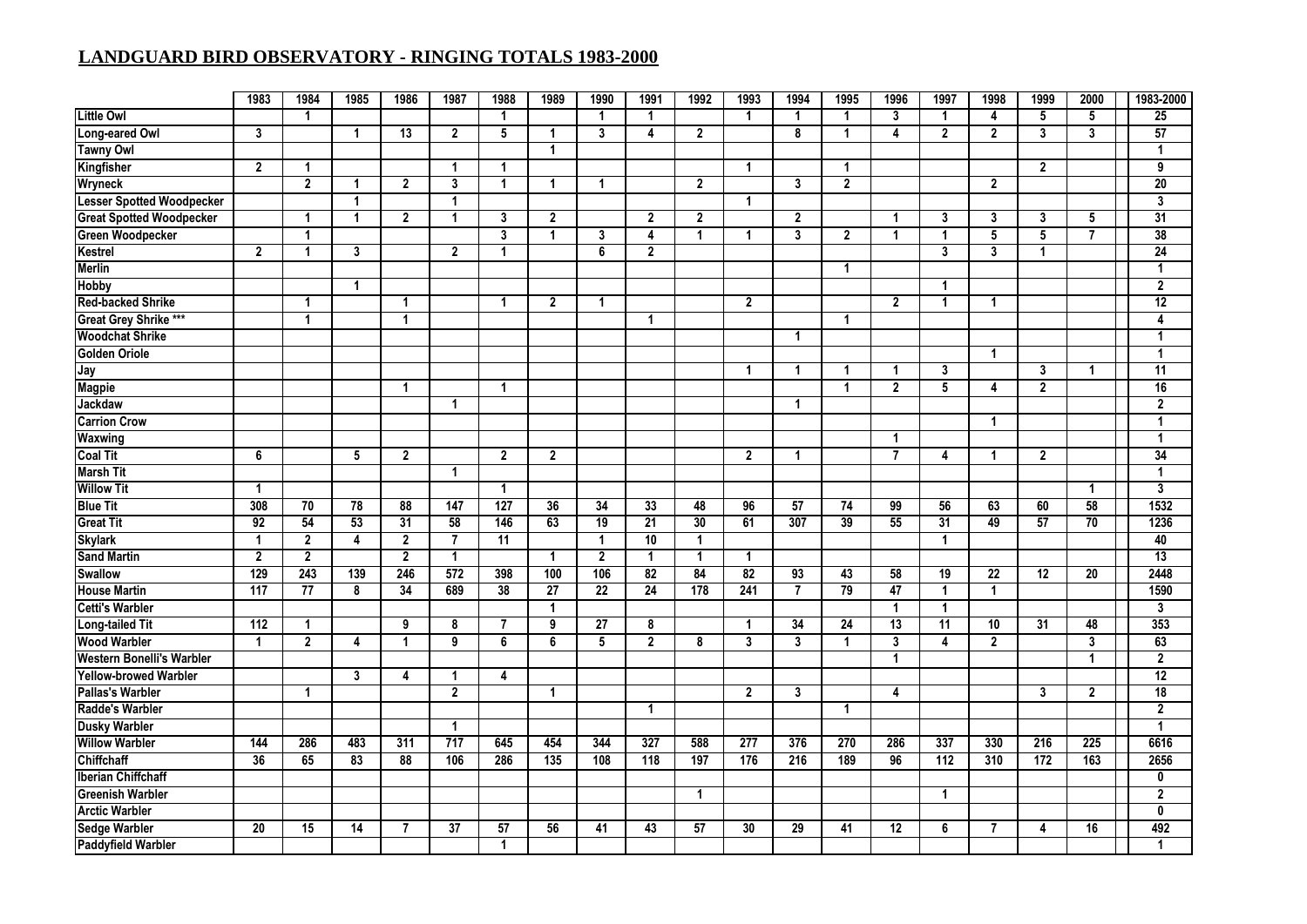|                                  | 1983             | 1984            | 1985                 | 1986                 | 1987                    | 1988                 | 1989            | 1990                 | 1991            | 1992            | 1993            | 1994                 | 1995                 | 1996                 | 1997                 | 1998            | 1999                    | 2000            | 1983-2000       |
|----------------------------------|------------------|-----------------|----------------------|----------------------|-------------------------|----------------------|-----------------|----------------------|-----------------|-----------------|-----------------|----------------------|----------------------|----------------------|----------------------|-----------------|-------------------------|-----------------|-----------------|
| <b>Blyth's Reed Warbler</b>      |                  |                 |                      |                      |                         |                      |                 |                      |                 |                 |                 |                      |                      |                      |                      |                 |                         |                 | $\mathbf{0}$    |
| <b>Reed Warbler</b>              | 42               | 51              | 16                   | 40                   | 90                      | 53                   | 51              | 46                   | 46              | 54              | 60              | 71                   | 111                  | 19                   | 12                   | 48              | 10                      | 28              | 848             |
| <b>Marsh Warbler</b>             |                  |                 |                      |                      | -1                      |                      |                 | $\blacktriangleleft$ | 1               | $\mathbf 1$     |                 | $\blacktriangleleft$ |                      |                      |                      |                 | $\overline{1}$          |                 | 6               |
| <b>Booted Warbler</b>            |                  |                 |                      |                      |                         |                      |                 |                      |                 |                 |                 |                      |                      |                      |                      |                 |                         |                 | 0               |
| <b>Melodious Warbler</b>         | -1               |                 |                      |                      |                         |                      |                 |                      |                 |                 |                 |                      | -1                   |                      |                      | $\mathbf 1$     |                         |                 | 5               |
| <b>Icterine Warbler</b>          |                  | 4               | 1                    | $\overline{2}$       | 3                       | 3                    | 1               |                      |                 | -1              | 4               | $\blacktriangleleft$ | $\overline{1}$       | $\blacktriangleleft$ | $\overline{2}$       | $\mathbf 1$     |                         |                 | 25              |
| <b>Lanceolated Warbler</b>       |                  |                 |                      |                      |                         |                      |                 |                      |                 |                 |                 |                      |                      |                      | $\mathbf{1}$         |                 |                         |                 | 1               |
| <b>Grasshopper Warbler</b>       |                  |                 | $\blacktriangleleft$ |                      | $\overline{1}$          | $\overline{2}$       | $\overline{2}$  |                      |                 |                 | $\mathbf{1}$    | $\blacktriangleleft$ | $\mathbf{1}$         | $\overline{2}$       | $\mathbf{1}$         | $\mathbf{1}$    |                         |                 | 13              |
| <b>Blackcap</b>                  | 102              | 183             | 99                   | 133                  | 159                     | 253                  | 180             | 123                  | 149             | 295             | 266             | 239                  | 210                  | 99                   | $\overline{71}$      | 271             | 165                     | 204             | 3201            |
| <b>Garden Warbler</b>            | 47               | 113             | $\overline{71}$      | 86                   | 125                     | $\overline{87}$      | 71              | 57                   | 60              | 75              | 55              | $\overline{87}$      | 55                   | 48                   | $\overline{37}$      | 41              | $\overline{27}$         | 28              | 1170            |
| <b>Barred Warbler</b>            | $\mathbf{1}$     |                 |                      | $\overline{2}$       | $\mathbf{2}$            | $\mathbf{1}$         |                 | $\mathbf{1}$         |                 |                 | 1               |                      |                      |                      | $\mathbf{1}$         |                 |                         |                 | 9               |
| Lesser Whitethroat               | $\overline{20}$  | 46              | 26                   | 49                   | 75                      | 92                   | 105             | 49                   | 47              | 85              | 91              | 54                   | 54                   | 28                   | $\overline{37}$      | 27              | 19                      | 40              | 944             |
| <b>Sardinian Warbler</b>         |                  |                 |                      |                      |                         |                      |                 |                      |                 |                 |                 | $\mathbf{1}$         |                      |                      |                      |                 |                         |                 | 1               |
| Western Subalpine Warbler        |                  |                 |                      |                      | $\overline{1}$          | 1                    |                 |                      |                 |                 |                 |                      |                      |                      |                      |                 |                         |                 | $\overline{2}$  |
| <b>Eastern Subalpine Warbler</b> |                  |                 |                      | $\blacktriangleleft$ |                         |                      | $\mathbf{1}$    |                      |                 |                 | $\overline{2}$  |                      |                      |                      |                      |                 |                         |                 | $\overline{4}$  |
| Whitethroat                      | 40               | 34              | 25                   | $\overline{32}$      | 132                     | 144                  | 152             | 77                   | 86              | 154             | 102             | 113                  | 136                  | 72                   | $\overline{57}$      | 51              | 45                      | 95              | 1547            |
| <b>Spectacled Warbler</b>        |                  |                 |                      |                      |                         |                      |                 |                      |                 |                 |                 |                      |                      |                      | $\overline{1}$       |                 |                         |                 | 1               |
| <b>Dartford Warbler</b>          |                  |                 |                      |                      |                         |                      |                 |                      |                 |                 |                 |                      | $\blacktriangleleft$ |                      |                      |                 |                         |                 | $\mathbf{1}$    |
| <b>Firecrest</b>                 | 15               | 21              | 12                   | 9                    | 33                      | 22                   | 44              | 33                   | 7               | 15              | 29              | 25                   | 11                   | 22                   | 13                   | 27              | 18                      | 25              | 381             |
| <b>Goldcrest</b>                 | $\overline{275}$ | 45              | 122                  | 57                   | 83                      | 271                  | 327             | 403                  | 47              | 244             | 352             | 345                  | 187                  | 56                   | $\overline{211}$     | 342             | 144                     | 261             | 3772            |
| Wren                             | $\overline{32}$  | 38              | 30                   | 22                   | 83                      | 149                  | 126             | 107                  | 48              | 55              | 158             | 78                   | 71                   | 39                   | 29                   | 62              | 55                      | 110             | 1292            |
| <b>Nuthatch</b>                  |                  |                 |                      |                      |                         |                      |                 |                      |                 |                 |                 |                      |                      |                      |                      |                 |                         |                 | 0               |
| <b>Treecreeper</b>               |                  |                 |                      |                      | $\overline{\mathbf{1}}$ | $\mathbf 1$          |                 | $\mathbf{1}$         |                 |                 |                 |                      |                      |                      | $\blacktriangleleft$ |                 |                         |                 | 4               |
| <b>Short-toed Treecreeper</b>    |                  |                 |                      |                      |                         |                      |                 |                      |                 |                 |                 |                      |                      |                      |                      |                 |                         |                 | $\mathbf{0}$    |
| <b>Starling</b>                  | 90               | 207             | 132                  | 437                  | 205                     | 213                  | 185             | 70                   | 229             | 296             | 643             | 1878                 | 2000                 | 1353                 | 2953                 | 2807            | 367                     | 360             | 14425           |
| <b>Song Thrush</b>               | 161              | 249             | 164                  | 198                  | 431                     | 502                  | 237             | 154                  | 191             | 226             | 401             | 269                  | 198                  | 216                  | 97                   | 286             | 115                     | 206             | 4301            |
| <b>Mistle Thrush</b>             |                  | $\overline{3}$  | $\mathbf{1}$         | $\overline{1}$       | 4                       | 4                    |                 |                      | $\mathbf 1$     |                 |                 |                      |                      | $\mathbf{1}$         |                      | $\overline{2}$  |                         | $\overline{1}$  | $\overline{18}$ |
| Redwing                          | 22               | 53              | 51                   | 9                    | 40                      | 177                  | 47              | 65                   | 85              | 36              | 61              | 96                   | 93                   | 171                  | 78                   | 79              | 51                      | 39              | 1253            |
| <b>Blackbird</b>                 | 308              | 548             | 341                  | 544                  | 599                     | 800                  | 409             | 558                  | 1050            | 490             | 751             | 527                  | 662                  | 1267                 | 677                  | 1116            | 612                     | 446             | 11705           |
| <b>Fieldfare</b>                 | $\overline{3}$   | 8               | $\mathbf{3}$         | $\overline{1}$       | 16                      | 18                   | 3               | 9                    | 15              | $\mathbf 1$     | 15              | $\overline{10}$      | 6                    | 35                   | 15                   | 11              | $\mathbf{3}$            |                 | 172             |
| <b>Ring Ouzel</b>                | $\mathbf{1}$     | 4               | $\overline{2}$       | 3                    | 11                      | $\overline{18}$      | 7               | 5                    | 7               |                 | $\overline{14}$ | 9                    | $\mathbf{2}$         | $\overline{2}$       | 3                    | 10              |                         | 8               | 106             |
| <b>Spotted Flycatcher</b>        | $\overline{25}$  | 50              | 28                   | 29                   | 84                      | 98                   | 44              | $\overline{38}$      | 39              | 48              | 49              | 54                   | 33                   | 30                   | 17                   | 32              | $\overline{18}$         | $\overline{18}$ | 734             |
| <b>Robin</b>                     | 102              | 166             | 57                   | 134                  | $\overline{373}$        | 737                  | 182             | 337                  | 197             | 156             | 439             | 284                  | $\overline{214}$     | 235                  | 159                  | 696             | 192                     | 251             | 4911            |
| <b>Bluethroat</b>                | -1               |                 |                      |                      |                         | -1                   | $\mathbf 1$     |                      | 1               |                 |                 |                      |                      |                      |                      | -1              |                         | 1               | 6               |
| <b>Thrush Nightingale</b>        |                  | -1              |                      |                      |                         |                      |                 |                      |                 |                 |                 |                      | -1                   |                      |                      |                 |                         |                 | $\mathbf 2$     |
| Nightingale                      | 7                | 8               | 3                    | 6                    | 7                       | 10                   | 11              | 3                    | 4               | $\overline{2}$  | 4               | 6                    | 3                    |                      | $\overline{2}$       | 4               | $\overline{\mathbf{1}}$ | 4               | 85              |
| <b>Red-flanked Bluetail</b>      |                  |                 |                      |                      |                         |                      |                 |                      |                 |                 |                 | 1                    |                      |                      |                      |                 |                         |                 | 1               |
| <b>Red-breasted Flycatcher</b>   |                  | $\mathbf{1}$    |                      |                      |                         | $\blacktriangleleft$ |                 | $\mathbf{1}$         |                 | $\mathbf{2}$    | 1               |                      | $\mathbf{1}$         |                      |                      |                 | $\overline{1}$          |                 | 8               |
| <b>Pied Flycatcher</b>           | 26               | 89              | 45                   | 43                   | 26                      | $\overline{29}$      | 29              | 14                   | 10              | 16              | $\overline{14}$ | 34                   | $\overline{70}$      | 20                   | 39                   | 17              | 9                       | 10              | 540             |
| <b>Black Redstart</b>            | $\overline{20}$  | 32              | 49                   | 37                   | 69                      | 42                   | $\overline{27}$ | $\overline{12}$      | 16              | $\overline{14}$ | 32              | $\overline{15}$      | 27                   | $\overline{14}$      | $\overline{17}$      | $\overline{19}$ |                         | $\overline{11}$ | 453             |
| Redstart                         | 14               | $\overline{38}$ | $\overline{23}$      | $\overline{70}$      | $\overline{38}$         | 50                   | 42              | 16                   | $\overline{27}$ | $\overline{32}$ | 49              | 27                   | $\overline{72}$      | 36                   | $\overline{32}$      | 50              | 15                      | $\overline{15}$ | 646             |
| Whinchat                         | 6                | 8               | $\overline{2}$       | 5                    | 24                      | $\overline{13}$      | 3               | 10                   | $\overline{7}$  | 8               | 6               | $\mathbf{2}$         | $\mathbf{1}$         |                      | $\mathbf{1}$         | 5               | $\mathbf{3}$            | $\mathbf{2}$    | 106             |
| <b>Stonechat</b>                 |                  |                 |                      |                      | 1                       | $\overline{2}$       |                 |                      | 1               |                 |                 | 3                    | 1                    |                      |                      |                 | 1                       | 1               | 10              |
| <b>Stejneger's Stonechat</b>     |                  |                 |                      |                      |                         |                      |                 |                      |                 |                 |                 |                      |                      |                      |                      |                 |                         |                 | $\mathbf{0}$    |